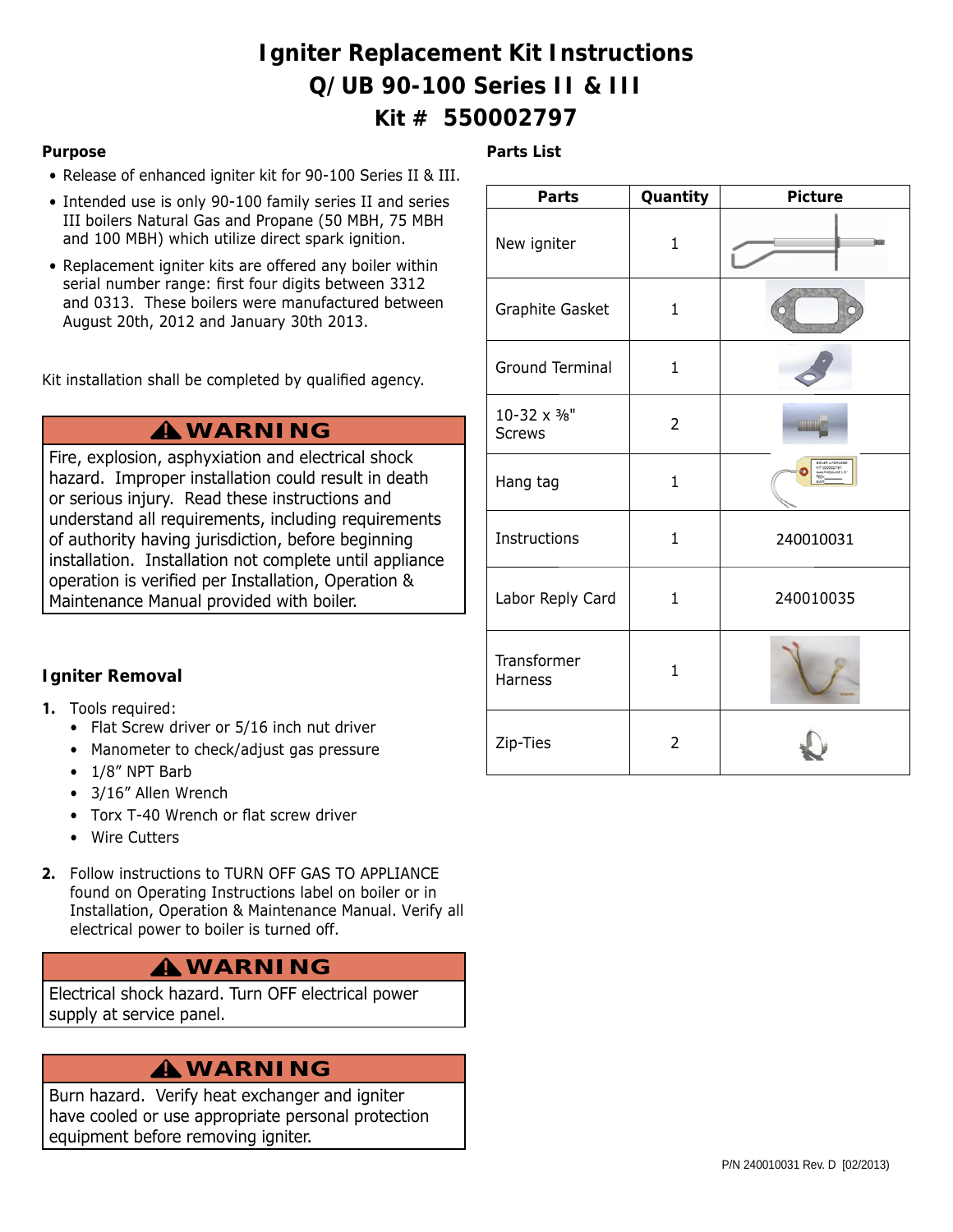### **IGNITER REPLACEMENT KIT INSTRUCTIONS**

- **3.** Inspect combustion chamber through sight glass. Verify flame is not present.
- **4.** Disconnect ignition cable and ground wire from igniter.
- **5.** Remove two igniter screws (top and bottom).
- **6.** Remove igniter and silicone gasket under igniter flange.
- **7.** Remove old igniter gasket.

### **Igniter Installation**

- **1.** Install new igniter and graphite gasket. New igniter fits only one way.
- **2.** Separate green quick connect ground wire from wire harness.
- **3.** Install ground terminal under lower igniter screw with tab facing left.
- **4.** Tighten both screws. Verify igniter is securely in place.
- **5.** Connect ignition cable and green grounding wire to igniter.
- **6.** Close gas valve, set boiler for call for heat, inspect blower housing and vent pipe connection for secure connections and possible flue gas leaks around igniter.
- **7.** Replace transformer harness. Follow Harness Replacement Procedure found on Page 3.
- **8.** Resume operation using OPERATING INSTRUCTION found on Operating Instructions label on boiler or in Installation, Operation & Maintenance Manual.
- **9.** Adjust gas manifold pressure to 3.0 3.2 inch water. Follow Gas Pressure Adjustment found on Page 3.

# **WARNING !**

Fire, explosion, asphyxiation hazard. Venting **not**  installed to specifications as required in boiler's Installation, Operation and Maintenance Manual or for installations above 2000 ft. shall be required to use a combustion analyzer to verify CO and CO<sub>2</sub>. Failure to follow these instructions and venting requirements as listed in Installation, Operation and Maintenance Manual could result in death or serious injury.

| Typical Boiler Operation Should Be Between |
|--------------------------------------------|
|--------------------------------------------|

8.5% -10.0% CO2 on Natural Gas

9.5% -11.0% CO2 on Propane Gas

Under all conditions CO level should not exceed 100ppm.

- **10.** Fire boiler several times after gas adjustment to verify ignition quality.
- **11.** Sign and date notice tag. Hang on gas valve.

### **Figure 1** - Remove Ignitor (Procedure 2 To 4)





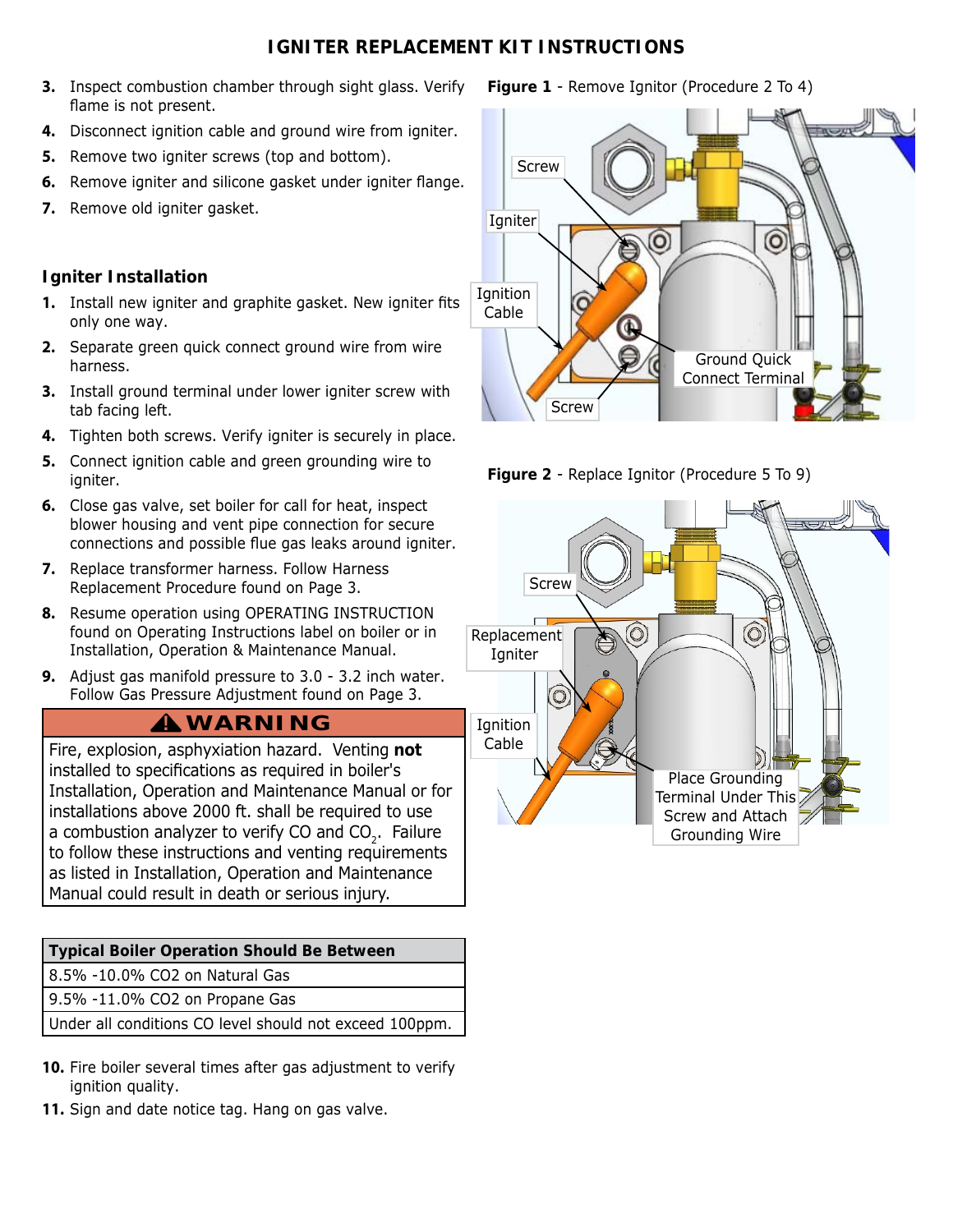### **IGNITER REPLACEMENT KIT INSTRUCTIONS**

#### **Gas Pressure Adjustment**

- **1.** Follow instructions to Turn Off Gas to Appliance found on Operating Instructions label on boiler or in Installation, Operation & Maintenance Manual. Verify all electrical power to boiler is turned off.
- **2.** Open outlet pressure tap and pressure regulator adjustment ports on gas valve by removing their cover screws.
- **3.** Thread 1/8" NPT barb into outlet pressure port. Attach manometer.
- 4. Use screw (T-40 or flat screw driver) located at pressure regulator to adjust manifold pressure.
- **5.** After final adjustment shut boiler off. Remove instrumentation and install port covers.

**Figure 3** - Gas Valve



**Figure 4** - 24V Transformer Wire Harness

### **Harness Replacement Procedure**

# **WARNING !**

Electrical shock hazard. Turn OFF electrical power supply at service panel.

- **1.** Locate boiler 24 VAC transformer. Disconnect yellow wires connected to load side
- **2.** Disconnect molex connector attached to control board identified as secondary.
- **3.** Cut two zip-ties to free yellow wire harness.
- **4.** Replace with new harness and attach connections.
- **5.** Attach supplied zip-ties to secure wires.